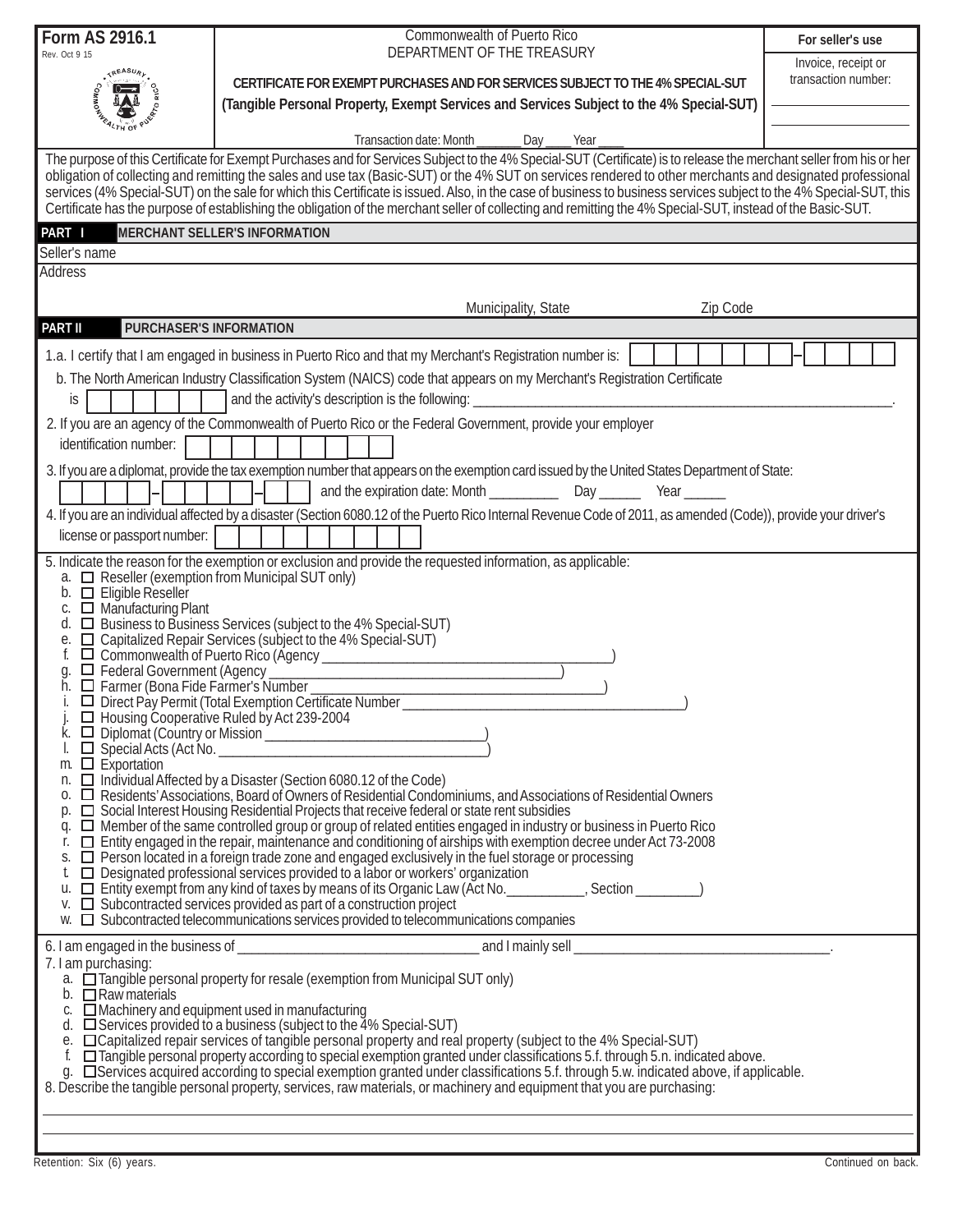| Page 2<br>Form AS 2916.1 Rev. Oct 9 15 |                                                                                                                                                                                                                                                                                                                                                                                                                                                                                                                                                                                                                                                                                                                                                                                                                                                                                                                                                                                                                                 |              |              |                       |           |  |  |  |
|----------------------------------------|---------------------------------------------------------------------------------------------------------------------------------------------------------------------------------------------------------------------------------------------------------------------------------------------------------------------------------------------------------------------------------------------------------------------------------------------------------------------------------------------------------------------------------------------------------------------------------------------------------------------------------------------------------------------------------------------------------------------------------------------------------------------------------------------------------------------------------------------------------------------------------------------------------------------------------------------------------------------------------------------------------------------------------|--------------|--------------|-----------------------|-----------|--|--|--|
| <b>PART III</b>                        | <b>PURCHASER'S CERTIFICATION</b>                                                                                                                                                                                                                                                                                                                                                                                                                                                                                                                                                                                                                                                                                                                                                                                                                                                                                                                                                                                                |              |              |                       |           |  |  |  |
| purchase transaction.                  | I hereby declare under penalties of perjury that this certificate has been examined by me, and that to the best of my knowledge and belief all the information<br>provided herein is true, correct and complete. I also certify that:<br>I am entitled to claim an exemption as indicated on line 5 of Part II, or I am duly authorized to represent the purchaser in the signature of this Certificate for Exempt<br>Purchases and for Services Subject to the 4% Special-SUT.<br>I will only use this certificate to buy taxable items or services for which I am entitled to claim an exemption or exclusion or to document that I am subject to the<br>4% Special-SUT.<br>If I acquire taxable items, but I use or consume them for non-exempt purposes in Puerto Rico, I will report and pay the use tax directly to the Department of<br>the Treasury.<br>That the Exemption Certificate, Reseller Certificate, Eligible Reseller Certificate or any other Waiver evidencing the exemption is in force at the date of the |              |              |                       |           |  |  |  |
| Purchaser's name                       |                                                                                                                                                                                                                                                                                                                                                                                                                                                                                                                                                                                                                                                                                                                                                                                                                                                                                                                                                                                                                                 |              |              | Purchaser's signature |           |  |  |  |
| Address                                |                                                                                                                                                                                                                                                                                                                                                                                                                                                                                                                                                                                                                                                                                                                                                                                                                                                                                                                                                                                                                                 |              |              |                       | Telephone |  |  |  |
|                                        |                                                                                                                                                                                                                                                                                                                                                                                                                                                                                                                                                                                                                                                                                                                                                                                                                                                                                                                                                                                                                                 | Municipality | <b>State</b> | Zip Code              |           |  |  |  |

Retention: Six (6) years.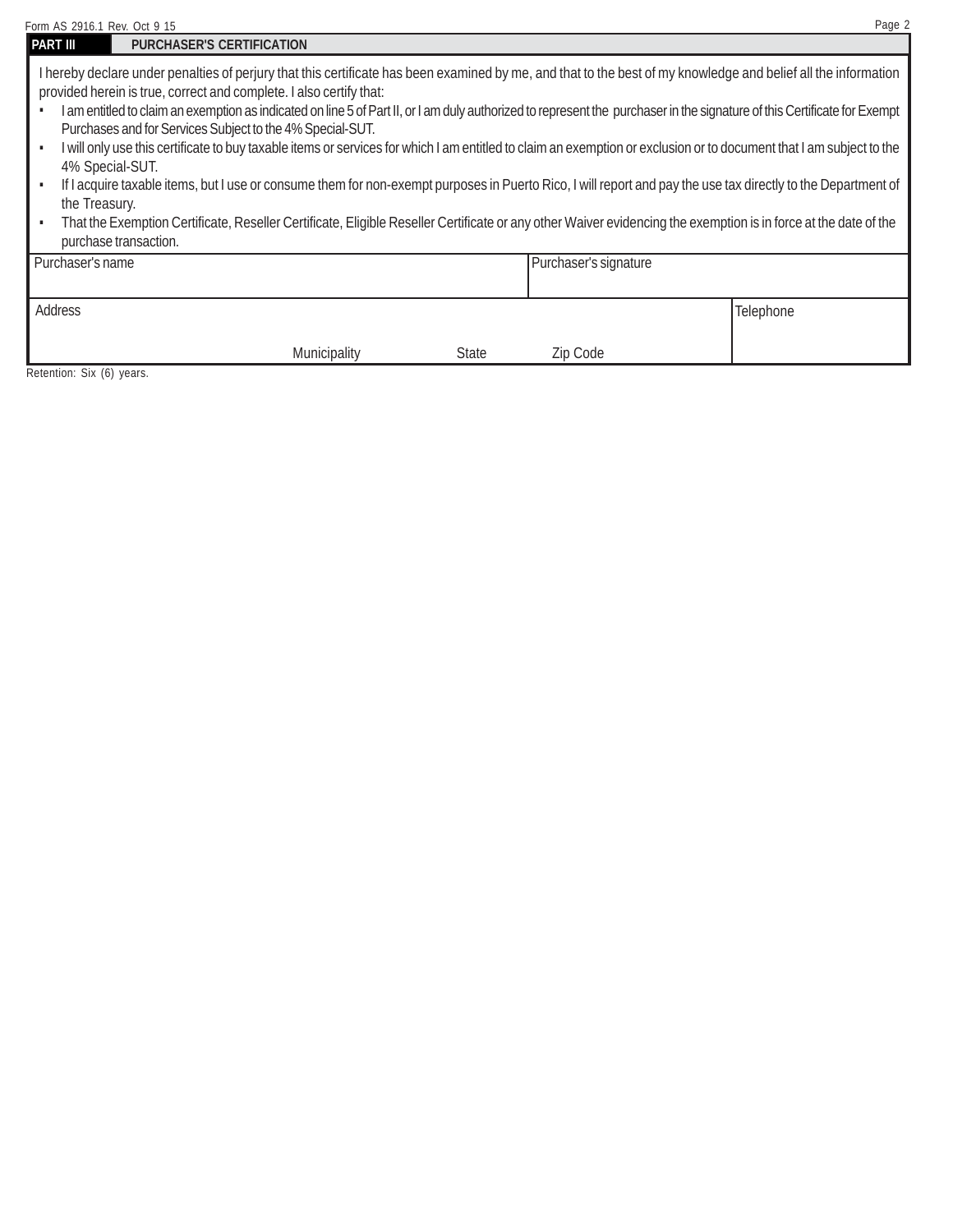## **CERTIFICATE FOR EXEMPT PURCHASES AND FOR SERVICES SUBJECT TO THE 4% SPECIAL-SUT**

# **INSTRUCTIONS**

### **Who must complete this form?**

This form must be completed by:

- **1.** A purchaser registered in the Merchant's Registry of the Department of the Treasury, that holds a valid Reseller Certificate, Eligible Reseller Certificate or Exemption Certificate and purchases tangible personal property for resale (exemption from Municipal SUT only), raw materials and equipment used in manufacturing;
- **2.** A purchaser registered in the Merchant's Registry of the Department of the Treasury, that receives services from another merchant that is also registered in said registry, including those subcontracted services (that is, when the merchant providing the service, Contractor, provides such services through another merchant, Subcontractor), and such services are subject to the 4% Special-SUT (except the designated professional services, even if these services are provided to other merchants, and the services indicated in Section 4010.01(bbb)(1) of the Code);
- **3.** A merchant that receives capitalized repair services to tangible personal property or real property, that are subject to the 4% Special-SUT;
- **4.** An agency of the Commonwealth of Puerto Rico or the Federal Government that acquires taxable items for its official use, including services subject to the 4% Special-SUT;
- **5.** A bona fide farmers, duly certified by the Department of Agriculture, that acquires services, agricultural goods, and machinery and equipment used for said agricultural activity;
- **6.** A merchant that holds a Total Exemption Certificate, which allows him or her to pay the sales and use tax directly to the Secretary of the Treasury instead of paying it to the seller;
- **7.** A housing cooperative ruled by Act 239-2004, that acquires materials, equipment or services to render the services compatible with its ends and purposes, provided that in order for the cooperative to be eligible for the Basic-SUT or 4% Special-SUT exemption, as applicable, on the services received, its units must be used at least 85% for residential purposes;
- **8.** A diplomat who holds a valid exemption card issued by the United States Department of State, that entitles him or her to claim an exemption from the sales and use tax;
- **9.** A person covered by any special act that provides an exemption from the payment of the sales and use tax;
- **10.** A person who acquires taxable items for use or consumption outside of Puerto Rico;
- **11.** An individual affected by a disaster who acquires taxable items that constitute basic need articles required for the restoration, repair and needs supply and damages caused by reason of the disaster;
- **12.** A residents' associations, board of owners of residential condominiums, and associations of residential owners, as defined in Section 1101.01(a)(5)(A) of the Code, for the common benefit of its residents, provided that the units of the association or board are used at least 85% for residential purposes;
- **13.** A social interest housing residential project that receives federal or state rent subsidies, which residents pay directly a maintenance fee, that holds a current Exemption Certificate issued by the Department;
- **14.** A person engaged in industry or business or for the production of income in Puerto Rico that receives services from another person engaged in industry or business or for the production of income in Puerto Rico and is part of a controlled group of corporations or a controlled group or group of related entities, as defined in Sections 1010.04 and 1010.05 of the Code, including partnerships or excluded members engaged in industry or business or for the production of income in Puerto Rico, that if applying the group of related entities rules, will be considered a component member of such group;
- **15.** A person engaged in the repair, maintenance and conditioning of airships business that is covered by an exemption decree under Act 73-2008, known as the "Economic Incentives for the Development of Puerto Rico Act", or any previous or subsequent similar act that makes purchases of raw material, machinery and equipment used in manufacturing or receives services;
- **16.** A person engaged exclusively in the storage or processing of gasoline, jet fuel, aviation fuel, gas oil or diesel oil, crude oil, partially elaborated or finished products derived from oil, and any other hydrocarbon mixture, mentioned in Subtitle C of the Code, provided that the storage or handling of fuel takes place in a foreign trade zone or subzone, as this term is defined in Section 3010.01(a)(16) of the Code, that acquires services;
- **17.** A labor or workers' organization organized under the provisions of Act 130 of May 8, 1945, as amended, known as the Puerto Rico Labor Relations Act, and Act 45-1998, as amended, known as the Labor Relations for Puerto Rico Public Service Act, that receives designated professional services, provided that it is in compliance with subparagraphs (A), (B) or (C) of paragraph (4) of subsection (a) of Section 1101.01 of the Code;
- **18.** A public or private entity, which Organic Law provides that it is exempt from any kind of taxes, that receives services;
- **19.** A merchant that subcontracts services as part of a commercial, touristic or residential construction project; and
- **20.** A merchant engaged in providing telecommunications services that subcontracts telecommunications services.